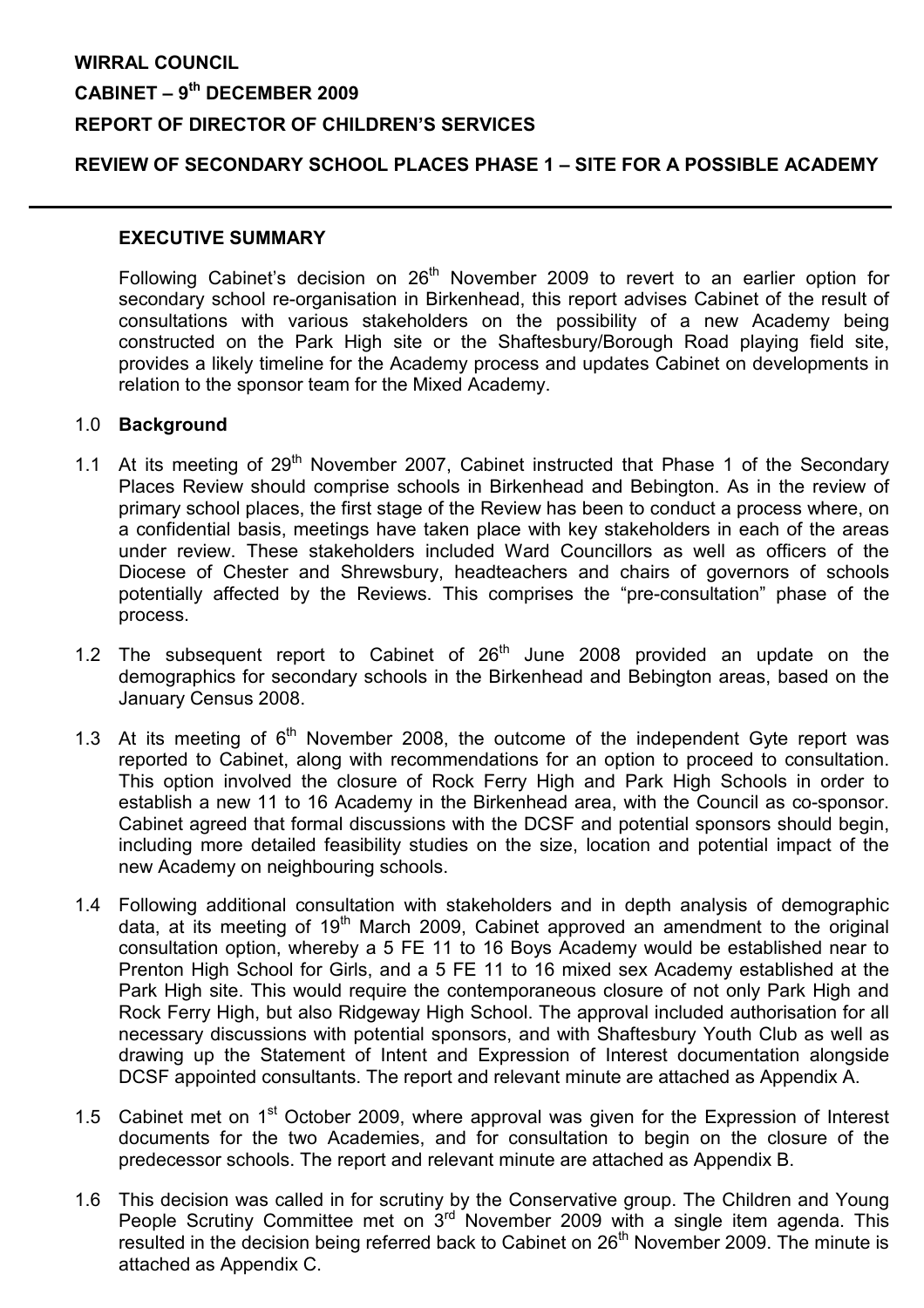1.7 At its meeting of  $26<sup>th</sup>$  November, Cabinet decided that the option should revert to that approved on  $6<sup>th</sup>$  November 2008, involving the closure of Rock Ferry High and Park High Schools, in order to establish a mixed Academy for their pupils, on either the Park High site or a new site, e.g. Borough Road Playing fields. The Director was requested to consult with residents associations and Shaftesbury Youth Club on the possibility of the Borough Road/Shaftesbury playing fields site being utilised, with a report to Cabinet on 9<sup>th</sup> December 2009. The minute is attached as Appendix D.

# 2.0 Establishment of a new mixed Academy – Rock Ferry High and Park High

- 2.1 The report "Independent assessment of the Wirral LA's context and secondary review" commissioned by the Office of the Schools Commissioner (OSC) following the 26<sup>th</sup> June 2008 Cabinet report proposes an option for reorganisation of secondary school provision in the Birkenhead area involving the closure of Rock Ferry High and Park High schools, combined with the establishment of an Academy, suggesting that a new building for the Academy should be constructed, rather than utilising either of the existing sites. The report also suggests the inclusion of a 14-19 "hub" (referred to as a vocational centre) and the inclusion of a Studio school to expand the current offer available to students at risk of becoming NEET (Not in Employment, Education or Training).
- 2.2 This option, amended to propose an 11 to 16 age range Academy, potentially incorporating the "hub" element in partnership with other schools, colleges and work based learning providers, with the Council as co-sponsor, was approved by Cabinet on  $6<sup>th</sup>$  November 2008, and reaffirmed by Cabinet on 26<sup>th</sup> November 2009.
- 2.3 Both schools would cease to exist as institutions on the implementation date, operating as a split site Academy until transition to a single site is complete. The exact arrangements for transition would be agreed during Feasibility. Existing pupils of both predecessor schools would be guaranteed a place at the new Mixed Academy.
- 2.4 The Sanderling Unit for young people with special educational needs based at Rock Ferry High School, would be relocated to the Mixed Academy.

## 3.0 Site issues

- 3.1 As the Academy is expected to open initially in the existing buildings of both Park High and Rock Ferry High schools, there are substantial ownership and land issues to resolve prior to the establishment of the Academy. The Academy Trust would usually own the buildings and site in which the Academy is based, however Park High is part of the Council's PFI scheme until 2031. If the freehold is transferred to the Academy Trust, rather than reverting to Council ownership in 2031, ownership of the buildings and land would revert to the Academy Trust. Rock Ferry High's site is currently in Council ownership.
- 3.2 The Council would like to ensure that ownership of both sites would remain with the Council. A leasing arrangement would need to be agreed for both sites, otherwise ownership would be transferred to the Academy Trust at the inception of the Academy.
- 3.3 Both existing buildings are well within the size requirements for a secondary school accommodating the projected 750 pupils. The present capacity at Park High is 1,250 pupils, and at Rock Ferry High, 1,232 pupils.
- 3.4 Cabinet asked for an evaluation on the final site for the new Mixed Academy are the former Park High site, and the Shaftesbury/Borough Road playing field site. Accordingly the governing bodies of the two schools, residents associations and Shaftesbury Youth Club have been asked for their views on the two potential locations for the Academy.

## 4.0 View of Tranmere Hall Estate Residents Association and Mount Estate Residents Association

4.1 A joint response from the two residents associations was received via e-mail on  $29<sup>th</sup>$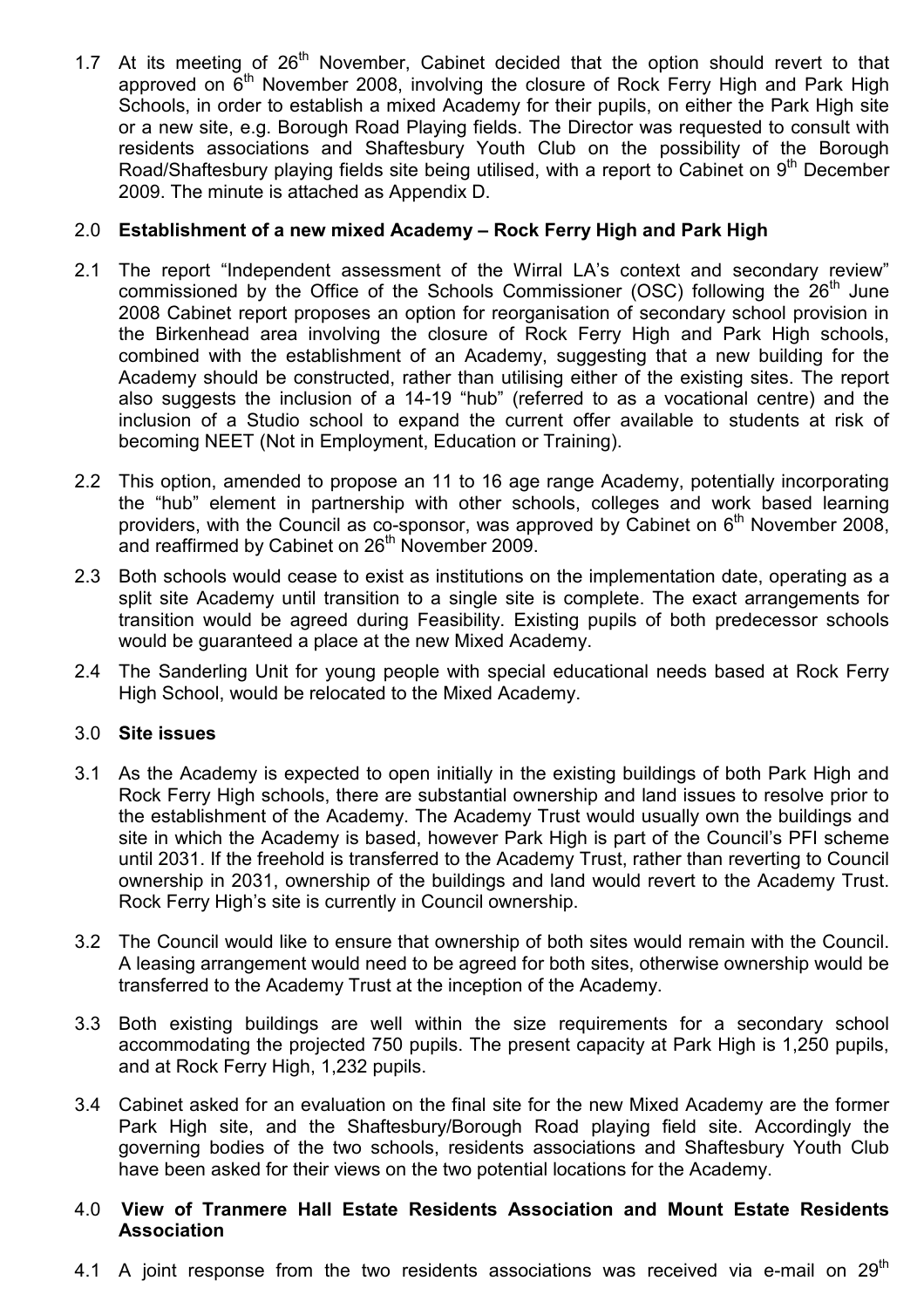November 2009. The full response is attached as Appendix E.

- 4.2 The view of the two residents associations is that they would oppose the construction of a school on the Shaftesbury/Borough Road playing fields site. They believe that Shaftesbury Youth Club's development plan would make better use of the playing fields, and would improve quality of life for local residents, rather than worsen it.
- 4.3 Further, the residents associations assert that if a new school were to be proposed on Shaftesbury Memorial playing fields, they would mount a campaign and petition calling for an independent assessment by the Planning Inspectorate, adding delay into the school reorganisation process.
- 4.4 Regarding the Park High site, they point out that it is already in Council ownership, is already in use as a school and is consequently unlikely to meet with resident opposition or planning issues.

# 5.0 View of Rock Ferry High School and Park High School

- 5.1 Correspondence received from the headteacher, governing body and staff representatives of Rock Ferry High School are attached as Appendix F. The headteacher's letter acknowledges the financial advantages of the Park High site, but expresses his support for a new build school on a new site. Both the headteacher and staff representatives letters express the view that a new build school on a new site would be an exciting new start in a deprived area. Given the likelihood of a high boys:girls ratio in the new Academy, the headteacher believes a strong relationship with Prenton High for Girls would be an advantage, and he stresses the possibilities offered by the proximity of the Shaftesbury/Borough Road site to Shaftesbury Youth Club and Tranmere Rovers football club.
- 5.2 His view regarding the position of staff, where a new build school would assist in amalgamation because there would be no "sitting tenants", is not strictly accurate. In this option both existing schools would close, and all staff of both schools, regardless of current site of employment, would have an equal opportunity to apply for positions in the new Academy.
- 5.3 The staff representatives letter also raises the long history of Rock Ferry High School in it's community, and expresses their concern about a "gap" in provision if the Academy is sited at Park High School. However, analysis of where pupils live and go to school shows that the community and area served by Rock Ferry High School is equally served by Bebington High School, which would remain as an alternative local secondary school if the Academy were to be sited at the Park site.
- 5.4 Officers met with headteachers and chairs of Governors from the two schools on  $4<sup>th</sup>$ December 2009. The position of Park High School representatives was that while they would prefer the new Academy to be located at Park's site, they understood that all staff from both schools would be in the same position regarding appointments at the new Academy. They also expressed the view that the new Academy was not a buildings issue, it was the future education of Birkenhead's children and young people that was most important. They wanted clarity on the Academy site as soon as possible, and stressed the importance of moving quickly in order to secure funding.

# 6.0 View of Shaftesbury Youth Club

- 6.1 Officers met with representatives of Shaftesbury Youth Club on 3rd December 2009. The written submission is attached as Appendix G.
- 6.2 The Shaftesbury YC view is that they wish to retain their site, and develop a Youth Hub to continue to serve the children and young people of Birkenhead. A masterplan has been developed with three options to enhance the facilities – ranging in scale from a major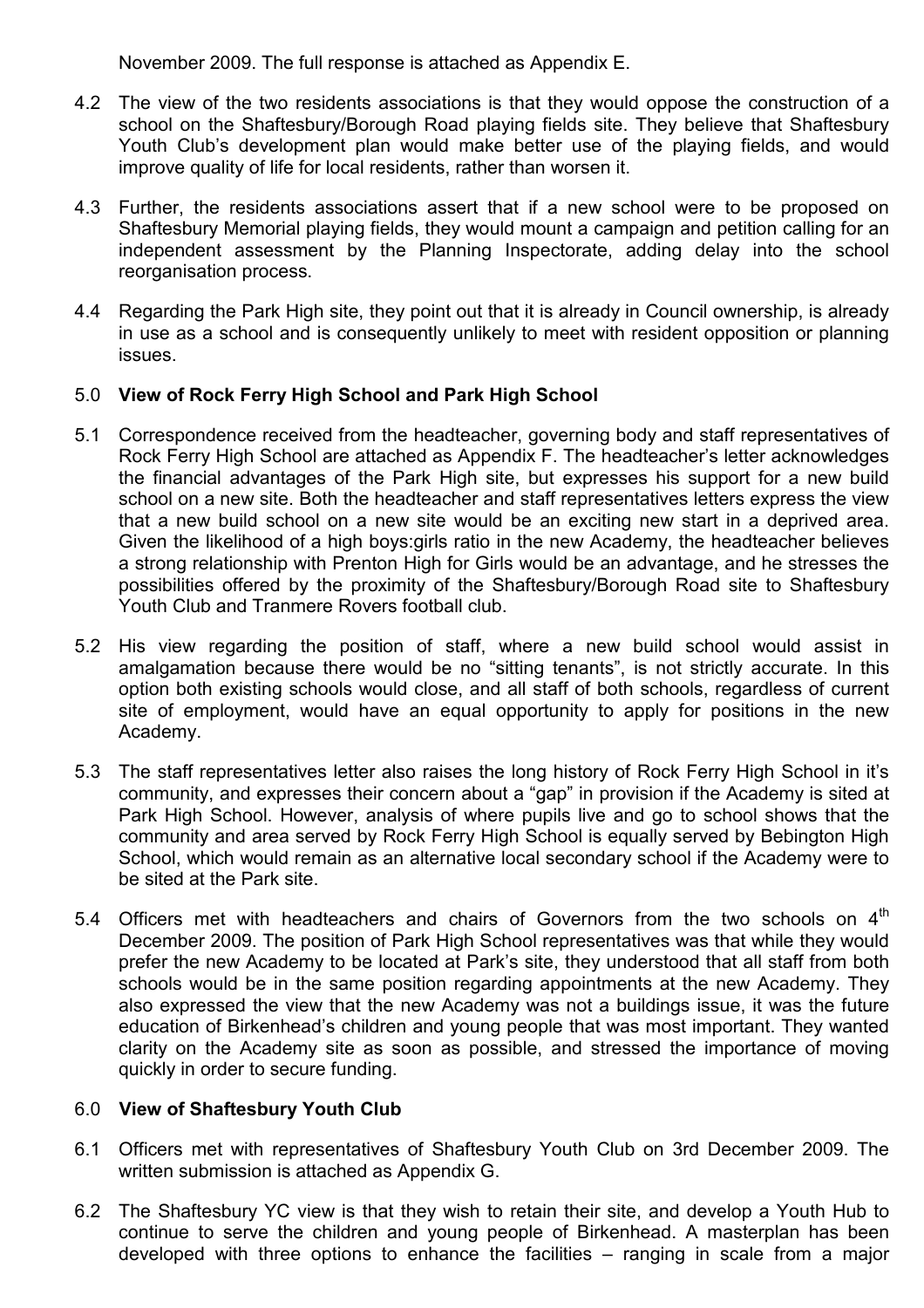refurbishment of the existing buildings costing approximately £750,000, to a complete rebuild costing approximately £3.9 million.

- 6.3 Shaftesbury Youth Club also host 80 pupils who have been excluded from school, and believe that this succeeds because the Club is not linked to any school.
- 6.4 The Council owned Borough Road element of the total site is large enough to build a 750 place Academy. However the current access is very narrow and would require at minimum a strip of Shaftesbury Playing Field land to enlarge the access. The masterplan options preclude this option due to the location of the proposed Youth Hub development.

# 7.0 Conclusion

- 7.1 In many cases Academies open in the existing buildings of the schools they replace. The Government's aim is that new or refurbished buildings will be provided within three years of the Academy opening, although they acknowledge that some Academies replace schools that have already been rebuilt or refurbished, as at Park High School, which was recently refurbished through the Council's grouped PFI scheme.
- 7.2 The Park site is in Council ownership, albeit subject to a PFI contract whereby the Council is a tenant on it's own site. If the Park High site was declared surplus to requirements as a school, the Council would need to find an alternative use for the Park High buildings until 2031 or consider buying out of the PFI contract which is likely to be at high financial cost.
- 7.3 Geographically, Park High School's site is centrally located to the North and West Birkenhead area the Academy is expected to serve (bounded by the Mersey, the docks, the M53 and Woodchurch/Borough Road) and lies close to good road and rail transport routes. There is scope on the existing Park High site to remodel and refurbish the existing buildings ahead of the Council's BSF programme, which would leave more funding available for other high priority Phase 1 BSF projects, including secondary special schools.
- 7.4 While existing pupils of both predecessor schools would be guaranteed a place at the new Mixed Academy, long term, it is projected that many future Y7 pupils who would traditionally have attended Rock Ferry High School and who opt for non-Catholic, non-Grammar education, will continue to follow current preference patterns for their area of residence, which would mean increased intakes at Bebington High School and Prenton High School. In combination with the overall reduction in school places in Birkenhead, this will also reduce surplus place issues in the Bebington area.
- 7.5 In order to build a new Academy on the Shaftesbury/Borough Road site, the following obstacles will need to be overcome:
	- Shaftesbury Youth Club will have to change their view and agree to sell or exchange their playing field
	- The reservations of the Residents associations
	- Planning processes including obtaining permission from Sport England to build on playing fields
	- The timescale and requirements of the Academy process
	- The various risks of ceasing to use Park High School's site; including revenue implications and questions of proper use of public money following the recent major refurbishment. If an alternative use for the Park High site is found, it would need to produce sufficient revenue to continue to pay the unitary charge.
- 7.6 The Shaftesbury/Borough Road playing fields was originally suggested as the potential site for a Boys Academy, as a counterfoil to the nearby successful Prenton High School for Girls.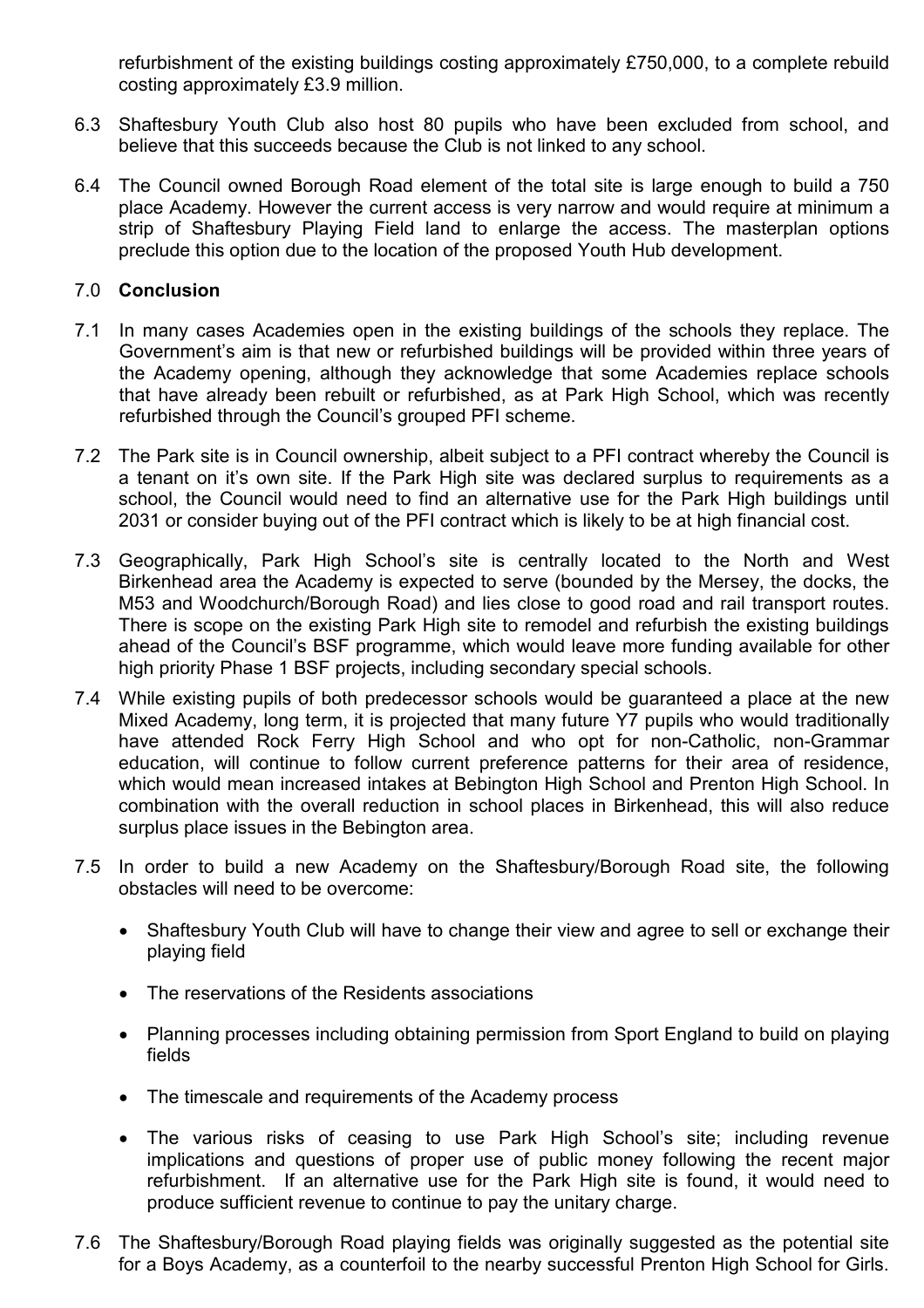As a mixed school, there is no particular reason to locate the Academy near to Prenton High School. Estimated construction costs for a 750 place 11 to 16 school would be £10-£15 million.

- 7.7 There are attractions to a new site, however the sole potential new site identified, Shaftesbury/Borough Road Playing Fields, is only partially in Council ownership, and the discussions required in order to secure an agreement over usage of the site (which may not be attainable) presents significant risks, is likely to face strong local opposition and could cause substantial delay in the Academy process.
- 7.8 During consultation with stakeholders, the possibility of using the Rock Ferry High site for the Mixed Academy was suggested. The Rock Ferry site is certainly large enough for a new 750 place Academy, and if not a new build, there is scope to improve and rationalize the existing buildings. However the site is located at the very southern end of the area it would be intended to serve, and has a number of other competing schools within a short distance, including Bebington High School, Prenton High School and St John Plessington Catholic High School. Bebington High School's pupil intake area overlaps extensively with the intake area served by Rock Ferry High School.
- 7.9 The DCSF have indicated that although the Academy site would usually be clearly identified in the Expression of Interest (EOI section 4.2), it is possible to identify multiple sites that are under consideration. The final site must be confirmed during Feasibility, otherwise the Funding Agreement cannot be signed. In deciding how to proceed, members should consider that from a consultation perspective, having two or three potential sites during Feasibility increases uncertainty for consultees, reduces clarity, makes transition planning difficult and distracts from the educational vision for the new Academy.

# 8.0 Timelines

## Academies timeline

- 8.1 The process to establish an Academy is set out in stages.
	- Statement of Intent (SOI) this is produced by the Secretary of State and begins the formal process.
	- Expression of Interest (EOI) this is a pro-forma describing the new Academy, justifications, background, strategy, vision and pupil numbers. It is drawn up by the sponsor team, aided by a DCSF appointed consultant. Governing bodies of predecessor schools are asked for their view, but the document does not include wider consultation with stakeholders.
		- o The Expression of Interest must be approved by the Secretary of State, and is then signed by the sponsors. Once approved, approximately £250,000 funding is released for early planning works.
	- Feasibility (usually 3 to 4 months, minimum 2 months) The DCSF appoint a Project Management company to assist the lead sponsor. This needs to be done using EU procurement arrangements. Feasibility includes Local Authority consultation on the closure of the existing schools, and on the establishment of the new Academies. Various project steering groups are established to look in-depth at staffing structures, curriculum, transition arrangements and so on. A Principal Designate is appointed on an interim contract. Leasing arrangements for land are drawn up.
		- $\circ$  Following the closure consultation (minimum 6 weeks), a Cabinet decision is required whether to proceed with the publication of closure notices for the predecessor schools.
		- $\circ$  Following the statutory closure notices, there is a further 6 week representation period. Cabinet as the local authority's decision making body, must then decide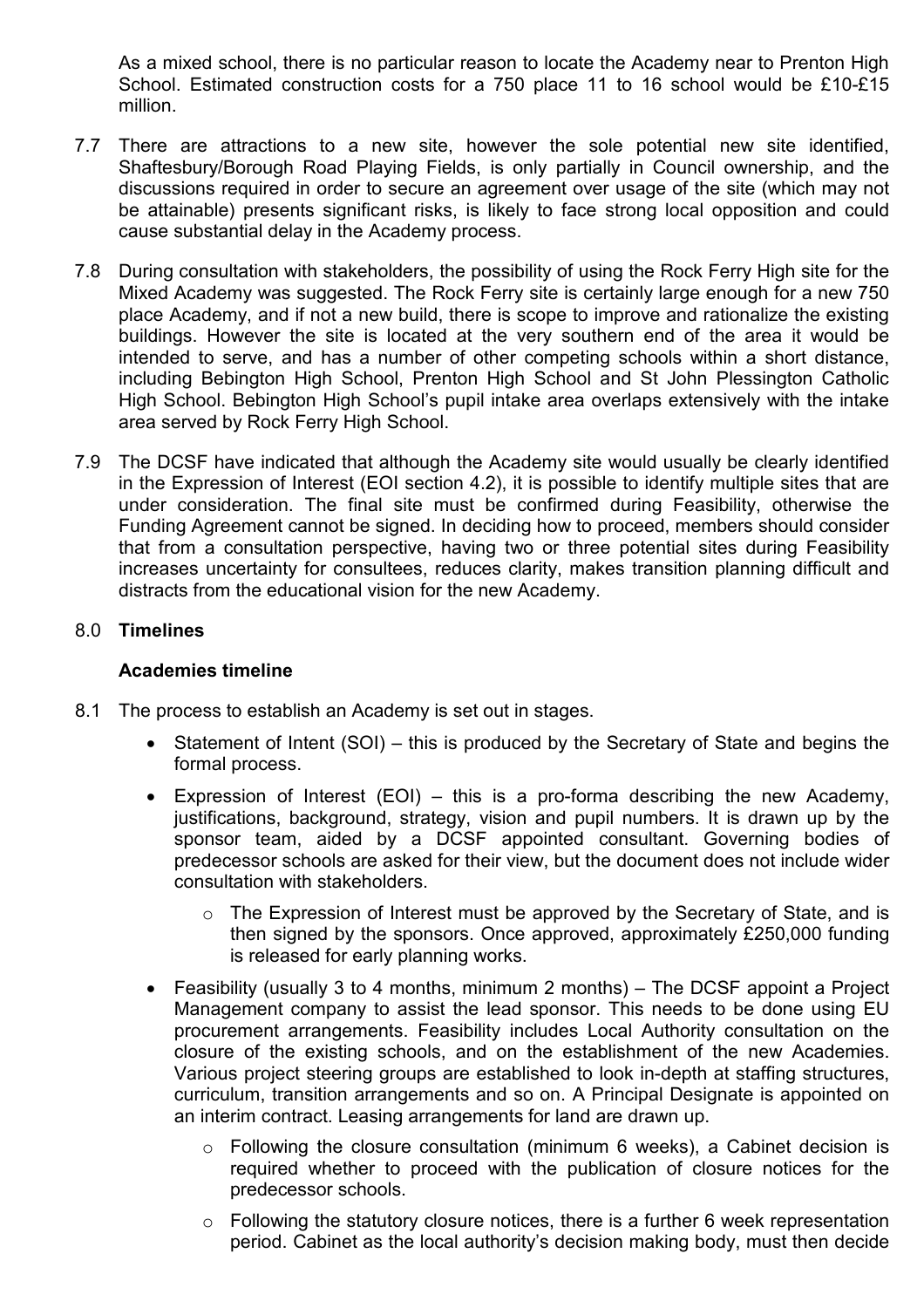whether to approve the closure of the predecessor schools, subject to the successful signing of the Funding Agreement.

- Funding Agreement (FA) This is signed by the sponsors and the Secretary of State. and constitutes the legal establishment of the new Academy. An implementation period follows prior to the formal opening of the new Academy. This period includes recruitment of staff, including TUPE and transition arrangements between institutions, sign off of land leases and the beginning of any required design and building works.
- 8.2 The "three into two" model had reached the end of the EOI stage. The EOI documents had not yet been signed by the Secretary of State, pending Cabinet's final decision.
- 8.3 As Cabinet's decision on 26<sup>th</sup> November 2009 was to recommend a different option involving the establishment of one or more Academies with one of the existing sponsor teams, the process must begin again at the Statement of Intent stage. In this case, the projected course is as follows:

Statement of Intent issued by end of December 2009

Expression of Interest approved by Sponsors (including Cabinet) mid January 2010

Signed off by Secretary of State by end of January 2010

Feasibility begins February 2010

Consultation on closure of predecessor schools (see 8.4 below)

Cabinet decision to proceed with closure of predecessor schools April 2010

Publication of statutory closure notices May 2010

Cabinet decision on closure of predecessor schools July 2010 (within 2 months of representation period)

Funding Agreement signed August 2010

Implementation January 2011 or September 2011 in existing buildings

- 8.4 It has been suggested that the timescale can be compressed. The pre-notice consultation period on the closure of the predecessor schools should last 6 to 8 weeks. Any less than this could leave the Council open to legal challenge at a later date because of insufficient consultation. The 6 week representation period following notice publication is statutory and cannot be compressed any further.
- 8.5 A further factor to be considered is the likely timing for a general election. Advice from DCSF indicates that once a general election is called, a consultation process that has already begun can continue (such as Feasibility), although no public meetings could be held, or decisions taken. Statutory notices that had already been published would continue to run for their 6 week representation period, but no new notices could be published. This is likely to add a further 6 weeks delay to the process, so that the Funding Agreement would not be signed until September 2010 at the earliest.
- 8.6 It is now extremely unlikely that any proposal for change can be implemented by September 2010. The fixed timescale for consultation and statutory representations, including three Cabinet decisions, means that the Funding Agreement is unlikely to be signed until August 2010 at the earliest.

## Building schools for the Future (BSF) timeline

8.7 On 26<sup>th</sup> June 2008, Cabinet approved a revised BSF submission, dividing it into three phases. Phase 1 comprises Birkenhead Secondary provision and the most urgent Secondary Special School renewal. This linked BSF to addressing the challenges of falling secondary rolls, and the need to invest in Special School accommodation. The Phase 1 submission also met Partnerships for Schools' (PfS) prioritisation criteria based on deprivation and examination performance, which gave Wirral the best chance to enter BSF ahead of the original start date of 2015.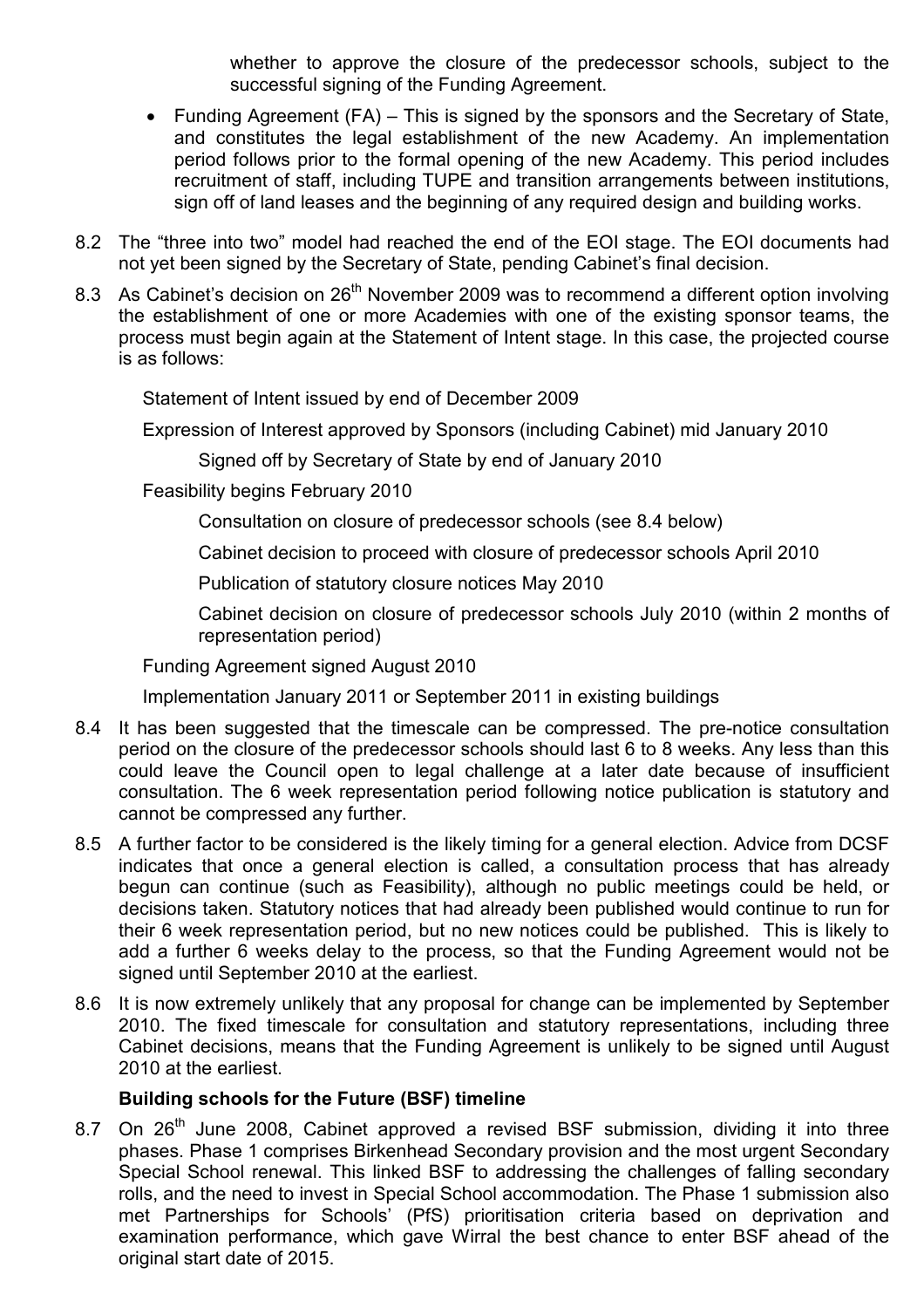- 8.8 In March 2009, Partnerships for Schools (PfS) informed the authority that Wirral's Phase 1 had been prioritised to begin ahead of 2015, potentially as early as 2011. In order to enter BSF early, Wirral must be able to satisfy the PfS Readiness to Deliver criteria and have robust plans in place to deal with school organisation/capacity issues as well as the Transformation/Standards raising agenda. It is up to each authority to decide when to demonstrate their preparedness to deliver, via the submission of a Readiness to Deliver (RtD) document to PfS.
- 8.9 Before starting work on preparing the RtD submission for Phase 1 main BSF, proposals for secondary reorganisation in Birkenhead must be confirmed. There are a number of reasons why this is the case.
	- Any RtD submission which does not address the challenges of surplus places will not be approved.
	- If the Mixed Academy is approved, the necessary capital works can be procured with Academy 1 (Birkenhead High School Academy) using the PfS Framework ahead of full Phase 1 BSF.
	- Decisions on Birkenhead mainstream provision will shape the remainder of Phase 1 BSF in terms of available capital, particularly for St Anselm's Catholic College which has some very poor accommodation and the secondary special school schemes which comprise Phase 1 BSF.
- 8.10 Re-organisation should be seen as a "once in a lifetime" opportunity to exploit available finance to improve accommodation for secondary school pupils and complete the programme begun under PFI, rather than a criticism of staff or individual institutions. Complex and difficult organisational decisions must be made before the Council can demonstrate RtD and bring forward Phase 1 BSF, which will then release Phases 2 and 3 BSF investment to the eventual benefit of all Wirral's children and young people.

## 9.0 Sponsor team developments

9.1 Cabinet's view on 26<sup>th</sup> November 2009 was that the sponsor team from the "three into two" Mixed Academy scheme (Academy 3) should be put forward to the OSC and the Department of Children, Schools and Families (DCSF) for consideration. This comprised:

University of Chester (lead sponsor)

Wirral Metropolitan College

The Local Authority

The decision on whether a sponsor team is approved rests with the OSC, who issue the formal SOI that begins the Academy process.

- 9.2 The University of Liverpool and Birkenhead  $6<sup>th</sup>$  Form College have indicated that they would like to be considered for inclusion in the Mixed Academy sponsor team. The addition of cosponsors to the team should not cause a significant delay to the Academy process, since these are educational sponsors already approved by the OSC.
- 9.3 The composition of the sponsor team is reflected in the composition of the Academy's governing body. DCSF advice is that sponsor teams should have 3 or 4 members. The inclusion of two additional bodies would increase the membership to five, with a concomitant increase in the complexity of the Academy's governance arrangement.
- 9.4 In addition, the Council should consider who might sponsor any future Academy. The Mixed Academy already has a University sponsor, and it may be prudent to reserve the University of Liverpool for consideration as the lead sponsor for any future Academy in Wirral. It would also give the University of Liverpool time to properly consider their Vision and Ethos.
- 9.5 The current EOI was drawn up by the sponsor team named in 9.1 above. Additional cosponsors would undoubtedly wish to add their own "stamp" on the vision for the new Academy, which must then be completed by mid-January 2010 to meet the timescale outlined above. However, if the lead sponsor is changed at this stage, the EOI vision would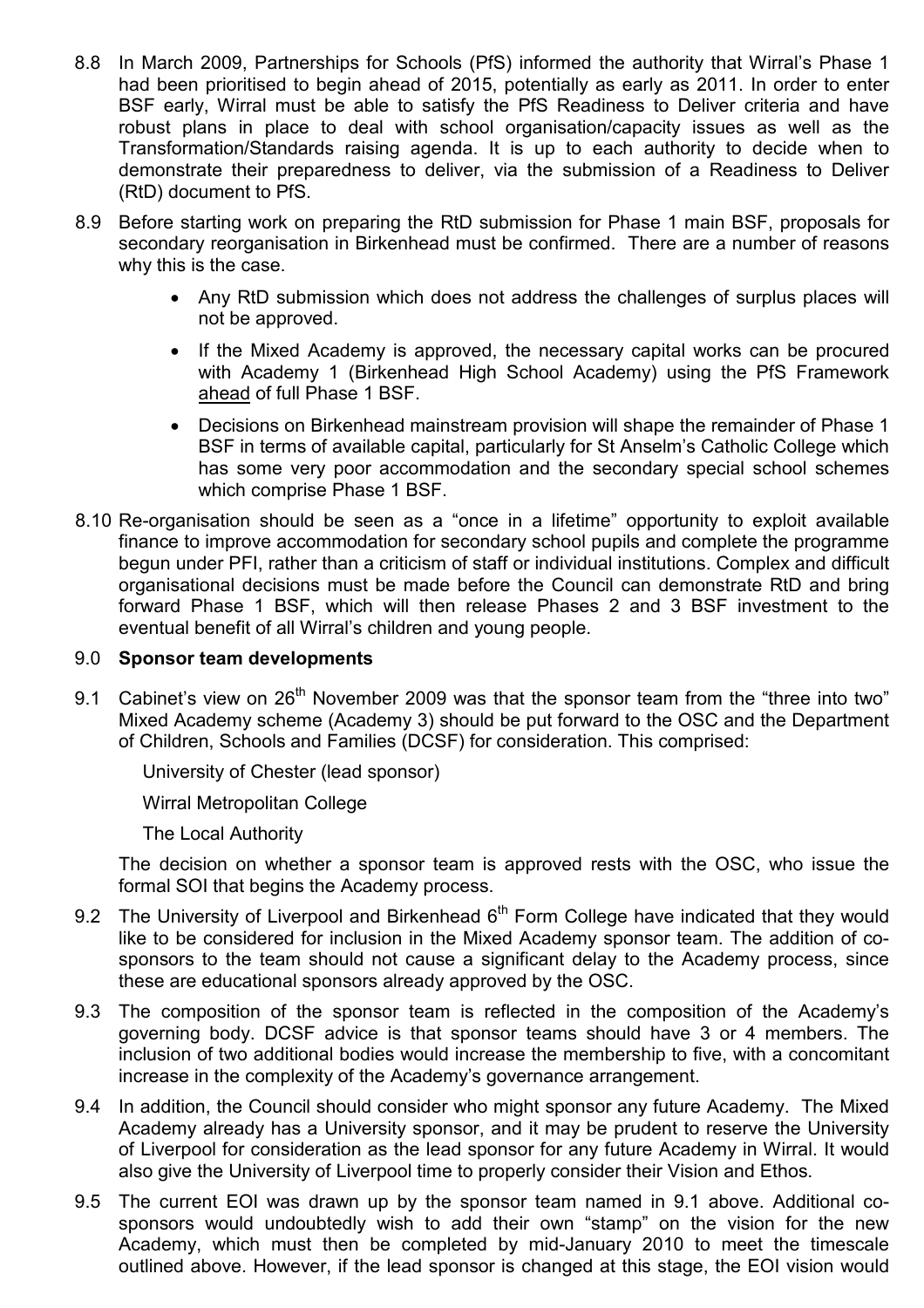have to be completely rewritten to meet the different requirements, strengths and sensibilities of the new lead sponsor, and it is unlikely that this would be completed within the indicated timescale.

- 9.6 It should be noted that if the sponsor team approved by the OSC involves any entirely "new" sponsors, this will add four to 6 weeks to the entire process. All current sponsors involved in the Academy proposals to date have passed a stringent "due diligence" examination by the DCSF. Any new sponsors would be subject to a similar due diligence examination. The DCSF are also currently devising a list of suitability criteria for new Academy sponsors nationwide which would be applied to any newly introduced sponsors. With a new sponsor, the Expression of Interest would also require significantly more redesign work.
- 9.7 Preliminary discussions with headteachers and chairs of governors of the two predecessor schools indicate that they would be prepared to endorse the EOI as previously submitted in relation to the Mixed Academy with the University of Chester as lead sponsor. Both schools have already begun to establish working relationships with the University of Chester ahead of the establishment of the new Academy. If the lead sponsor were to change at this stage, both governing bodies would need additional consultation and reassurance from the new lead sponsor to assuage their rightful concerns as to the changed direction and vision of the Academy.

## 10.0 Financial Implications

- 10.1 There are none arising directly as a result of this report, though the proposed changes do have very significant implications.
- 10.2 Capital funding for new and refurbished Academy buildings is drawn from the Authority's capital total under the national Building Schools for the Future programme. The responsibility to provide sites for Academies rests with the LA. There are likely to be significant costs in the management of the Academy programme and the transition stage which will be the subject of future reports.
- 10.3 Establishment of Academies would result in an on-going impact on the Dedicated Schools Grant (DSG). The Academies would be funded via an adjustment to the DSG through replication of the local formula, in addition, funding would also be removed based on the level of central expenditure within the schools budget. This funding adjustment would require the LA to cut central expenditure in line with the reduction in funding. Due to fixed costs, economies of scale and varying support provided for individual schools the budget reduction is unlikely to match the cost reductions achievable by no longer providing certain services to an Academy.
- 10.4 In relation to the Park High site, at the end of the PFI term in 2031, the buildings and land which under Community status would previously have reverted to the Local Authority will be signed over to the Academy Trust without any payment or compensation to the Authority, unless a leasing arrangement is in place.
- 10.5 If the Park High site is declared surplus to requirements as a school during the PFI term, the Council would be liable for the full unitary charge, amounting to approximately £1.2 million per annum and if a suitable alternative purpose could not be found for the building, may incur significant penalty costs to release the Council from the PFI agreement. Termination of the agreement under Clause 37.9 (Authority Default) would result in the Council paying the PFI contract holder the aggregate of:
	- the Senior Debt plus an amount of interest:
	- the Early Repayment amount plus an amount of interest;
	- redundancy payments for any employees of the PFI contractor whose contracts are terminated as a result of contract termination and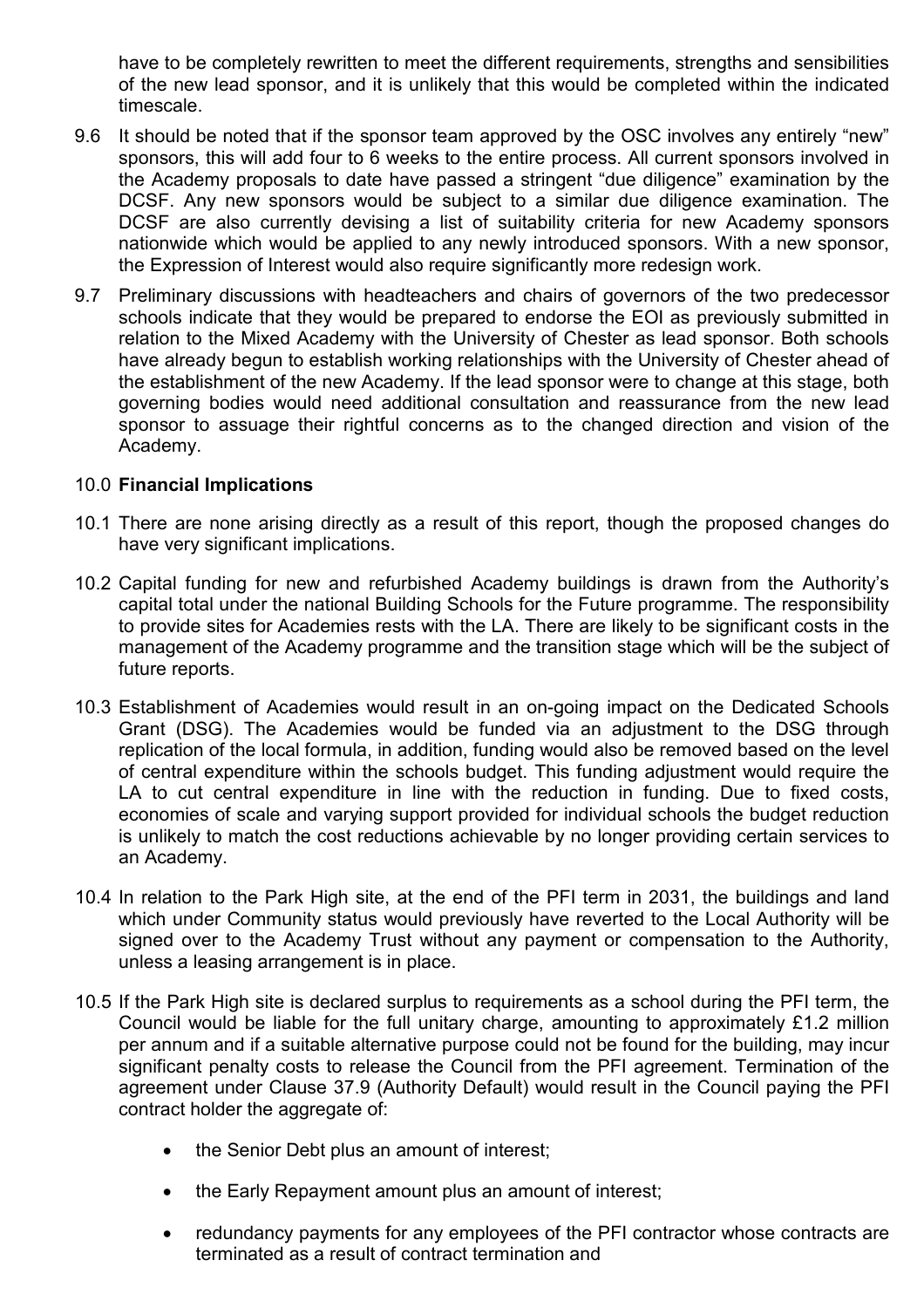• the amount for which the share capital of the PFI contractor and the Junior Debt could have been sold on an open market basis had the termination not taken place.

It is possible that this could be calculated to remove one school from the PFI contract, leaving 8 to remain in the PFI group scheme. Once paid, the Park High site would then revert to the Council and could be disposed of, subject to planning permissions in relation to English Heritage listed landscape and disposal of playing fields regulations, including Secretary of State and Sport England approvals.

10.6 Academies that open in the predecessor school buildings may be entitled to a small additional capital grant to cover costs such as renewed signage and other small capital projects required to open the school as an academy.

#### 11.0 Staffing Implications

- 11.1 There are none arising directly as a result of this report. There are, however, important implications arising out of the proposals and these will be set out in a further report as proposals become more specific.
- 11.2 The staffing implications of entering Building Schools for the Future will be significant. Again, this will be the subject of a future report.
- 11.3 As a PFI school, the Academy Trust will not be able to directly employ staff providing services under the PFI contract until the end of the contract.
- 11.4 If approved, the creation of the Mixed Academy will require significant staff transfers under TUPE, provision of staff matched to the transition arrangements and the management of the transfer from existing staffing structures to the new Academy.
- 11.5 Costs arising from redundancies agreed prior to establishment of a new Academy are shared between the LA and the DCSF. Any redundancy costs arising following the establishment of the Academy are to be met from the Academy's budget.

#### 12.0 Equal Opportunities Implications

- 12.1 It is essential to plan school provision across the Authority so that it is both efficient and effective in the interests of all pupils. Consultation will need to address very carefully the impact of any preferred options on pupils which are served by the schools concerned.
- 12.2 An equality impact assessment will be carried out on this report.

## 13.0 Community Safety Implications

13.1 Rationalisation and refurbishment of schools allow the most vulnerable accommodation to be removed and other security improvements carried out.

#### 14.0 Local Agenda 21 Statement

- 14.1 The provision of efficient and effective education is a vital part of serving local communities; inefficient use of resources is wasteful both in educational and physical resource terms.
- 14.2 New school buildings and extensions are required to achieve a minimum standard of BREEAM energy rating of "Very Good". In order to achieve this, the design of a new Academy building would follow as far as possible the DETR/DCSF guidelines in BB87 for "Energy efficient design of new buildings and extensions for schools and colleges". This includes items such as low-energy electrical fittings, water saving devices and the use of sustainably sourced timber.

#### 15.0 Planning Implications

15.1 The relationship between housing development policy and school place provision is a factor in considering surplus place removal. The major regeneration drivers in Birkenhead are the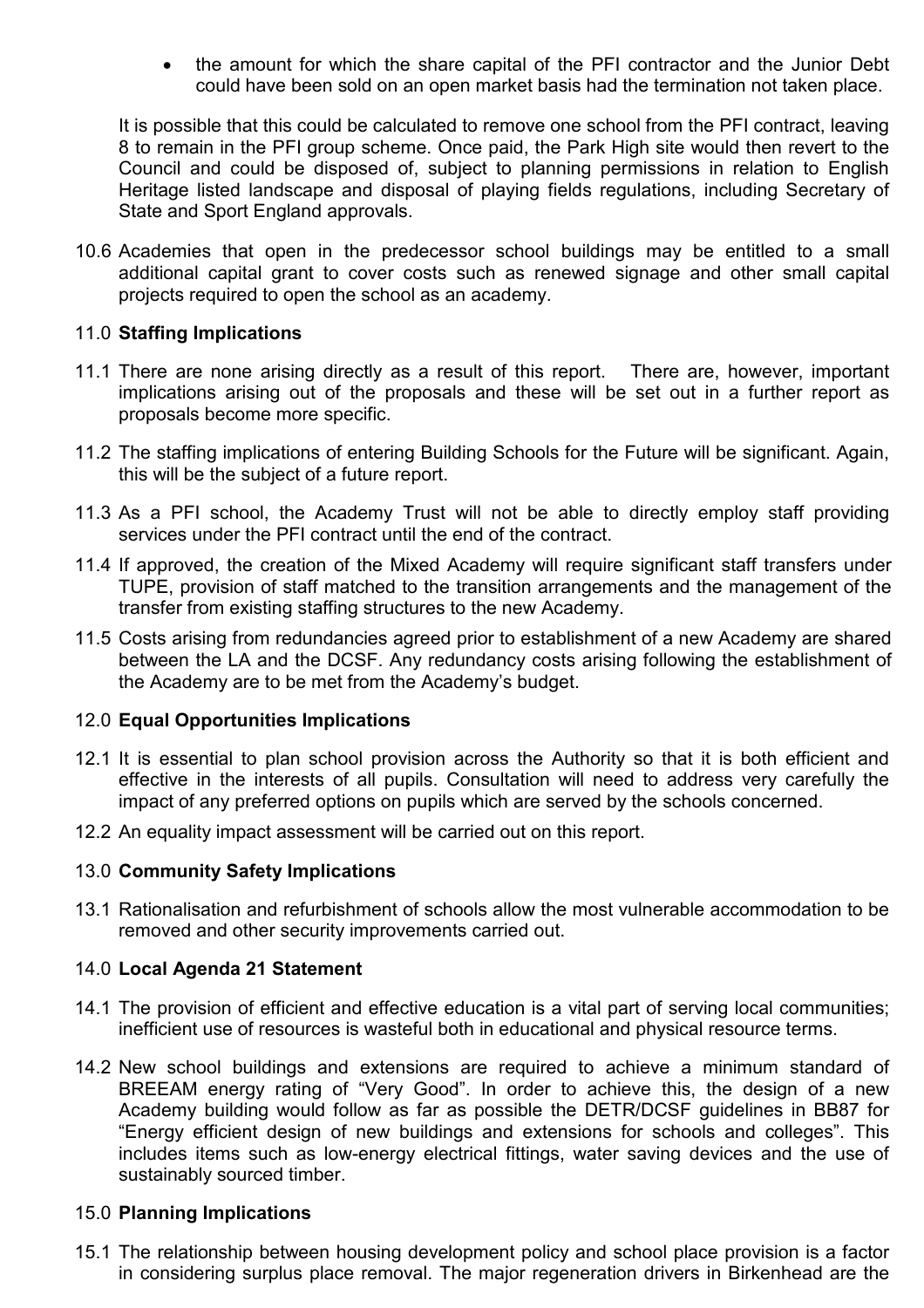Housing Market Renewal Initiative, with redevelopment proposals in Rock Ferry (Fiveways), Tranmere (Church Road) and North Birkenhead (currently the area to the west of the Laird Street Bus Depot), and Wirral Waters. Although the Wirral Waters proposals aim to provide a significant number of new dwellings in North Birkenhead, this is to be phased over 30-50 years and the annual output of new dwellings from the scheme is projected to peak at 650 in any one year. The Audit Commission says that 100 new houses generates approximately 4 pupils per year group and the Children and Young People's Department believe that this number can be accommodated in the existing and planned provision. Although new house building and conversion in the last 5 years has ranged from 511 (2005/06) to 771 (2007/08) gross across the Borough, the effect of demolitions has reduced this to between 102 (2004/05) and 515 (2007/08) net new dwellings, with no additional demand for new secondary school places. Over this period, when new housing development has been increasingly focused on the east of the Borough in Wallasey and Birkenhead, secondary school rolls have continued to fall due to the decrease in births.

- 15.2 Any proposals after the consultation and decision making process for school re-organisation would be subject to the usual planning processes. Policy L1 of the North West of England Plan – Regional Spatial Strategy to 2021 (RSS) requires local authorities to take account of the views of the local community (including service users) and carry out an assessment of demographic, sporting, recreational, cultural, educational, skills and training and health needs in local communities. Furthermore, they should ensure that accessibility by public transport, walking and cycling is a central consideration.
- 15.3 The development of land designated in the Unitary Development Plan (UDP) as a playing field or the removal of playing fields from community use may be required by these proposals. This could be offset by designating all or part of one of the existing school sites as green space/playing field, and/or by intensifying the use of existing playing fields through improvements.

# Rock Ferry High School

15.4 The site of the buildings of Rock Ferry High School is shown as within the Primarily Residential Area on the UDP and in principle, if no other factors were to be considered, residential redevelopment would be appropriate. The site lies within the priority area for new development identified in the Council's Interim Planning Policy for New Housing. It is also in the area subject to Policy LCR3 of RSS, which supports new house building, stating that the quality and choice of housing should be expanded, in line with the approach set out in Policy L4 of RSS.

# Shaftesbury Playing Fields

- 15.5 If the new Academy is built at the Shaftesbury Playing Field site, subject to the assessment of playing field need and the views of Sport England, it may be necessary to form additional playing fields to compensate for those lost at Shaftesbury Playing Field. The existing Rock Ferry High School playing fields were shown in the UDP as being subject to Policy RE7, although that is now deleted and national policy in PPG17 applies. The assessment of compensatory provision required by PPG17 might suggest the use of the entire existing site of Rock Ferry High School as a replacement for playing space lost at Shaftesbury. Only if an assessment concluded that it was unnecessary to use the site of the existing buildings at Rock Ferry for compensatory provision of playing space, then it may be possible to consider other uses for the built area of the Rock Ferry site. The assessment should also consider whether the existing playing fields adjacent to Rock Ferry High School alone might have the potential to compensate for the Shaftesbury Playing Field. Currently, Rock Ferry High School is not shown as being within an area of open space deficiency in the UDP.
- 15.6 A planning statement in relation to Park High School's site was not available within the timescale of this report.

## 16.0 Anti-Poverty Implications